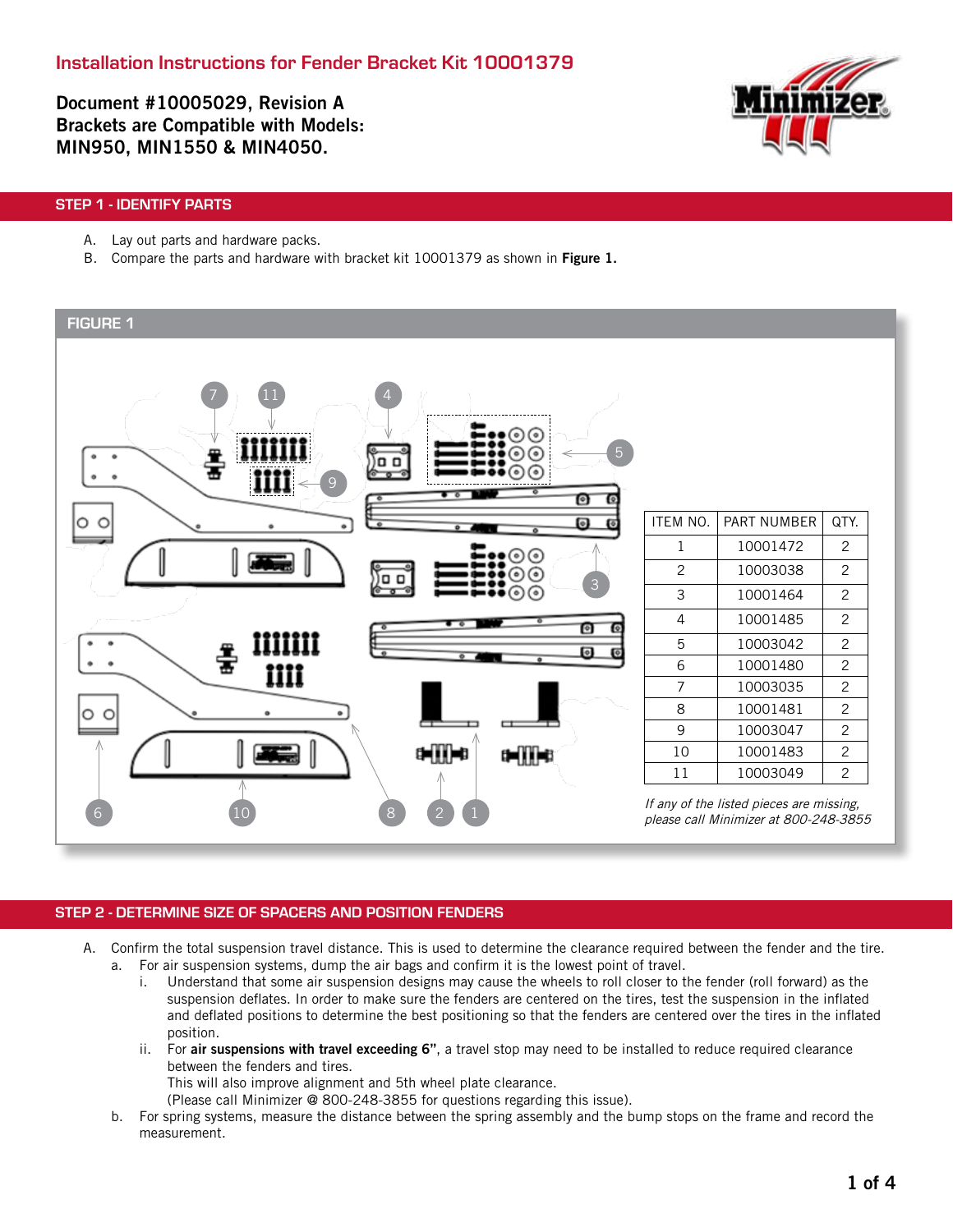- B. Place the fenders on spacer blocks above the tires.
	- a. In most applications 1.5" of tire clearance is best. The goal is to ensure the fender does not rub the tire.
		- i. The minimum clearance recommended is ¾" above the maximum travel point of the suspension system.
	- b. For an air suspension system, place a 34" to 1.5" thick board on top of the tires after the air is released from the airbags. (See Figure 2)
	- c. For spring suspensions use spacer material that is ¾" to 1.5" thicker than the measurement recorded above.
- C. For trucks with air suspension, raise and lower the suspension to confirm the clearance between the fenders and wheels and that the fenders will be centered front to rear when the air suspension is inflated.

# STEP 3 - POSITION BRACKETS

- A. With the fenders in position, mark and test fit the brackets where they will attach to the frame.
- B. If possible, use existing bolt holes in the frame to attach.

Tip: It is common for the front bracket to align with the existing quarter fender holes.

- C. If possible, position the mounting brackets low on the fender so they are no more than 15" from the bottom. (See Figure 3)
	- a. Brackets mounted 8-12" from the bottom is optimal.
	- b. The goal is to reduce the risk of the leading edge of the fender from blowing back against the tire during high wind.
	- c. Splash guards are available if additional coverage is desired with a half fender set. (Part number 10003422) (See Figure 4)

**Tip:** If the front fender bracket is mounted higher than 15", refer to the link below for further suggestions on adding additional support. http://www.minimizer.com/instructions.html

# NOTES:

- Round spacers are supplied to hold the (10001472) swivel bracket away from the frame when needed. In some cases, frame components may interfere with the required bracket location and require a spacer. (See Figure 5)
- USE SPACERS ONLY WHEN NECESSARY! The ideal installation is to mount the (10001472) swivel bracket directly to the frame using no spacers.
- If using the mounting hole inside the pipe of the swivel bracket, the excess flat steel maybe trimmed off to provide a cleaner look.
- D. Attach the (10001481) poly arms to the (10001480) metal brackets using four  $5/16"$  x  $1-1/4"$  bolts. (See Figure 6)

# IMPORTANT INFORMATION:

- Assemble a left and right-hand arm assembly as shown in Figure 6.
- The bolt head MUST be located on the metal plate side. If not, the serration on the bottom of the bolt head will damage the poly arm.
- Tighten from the bolt head side so the nut does not spin on the poly arm.
- If the locknut is ever loosened after it has been tightened it is highly recommended to replace the locknut.
- Recommended torque is 10-15 ft.-lbs.

CAUTION: Overtightening hardware will damage the poly arm and could cause it to fail.



夏





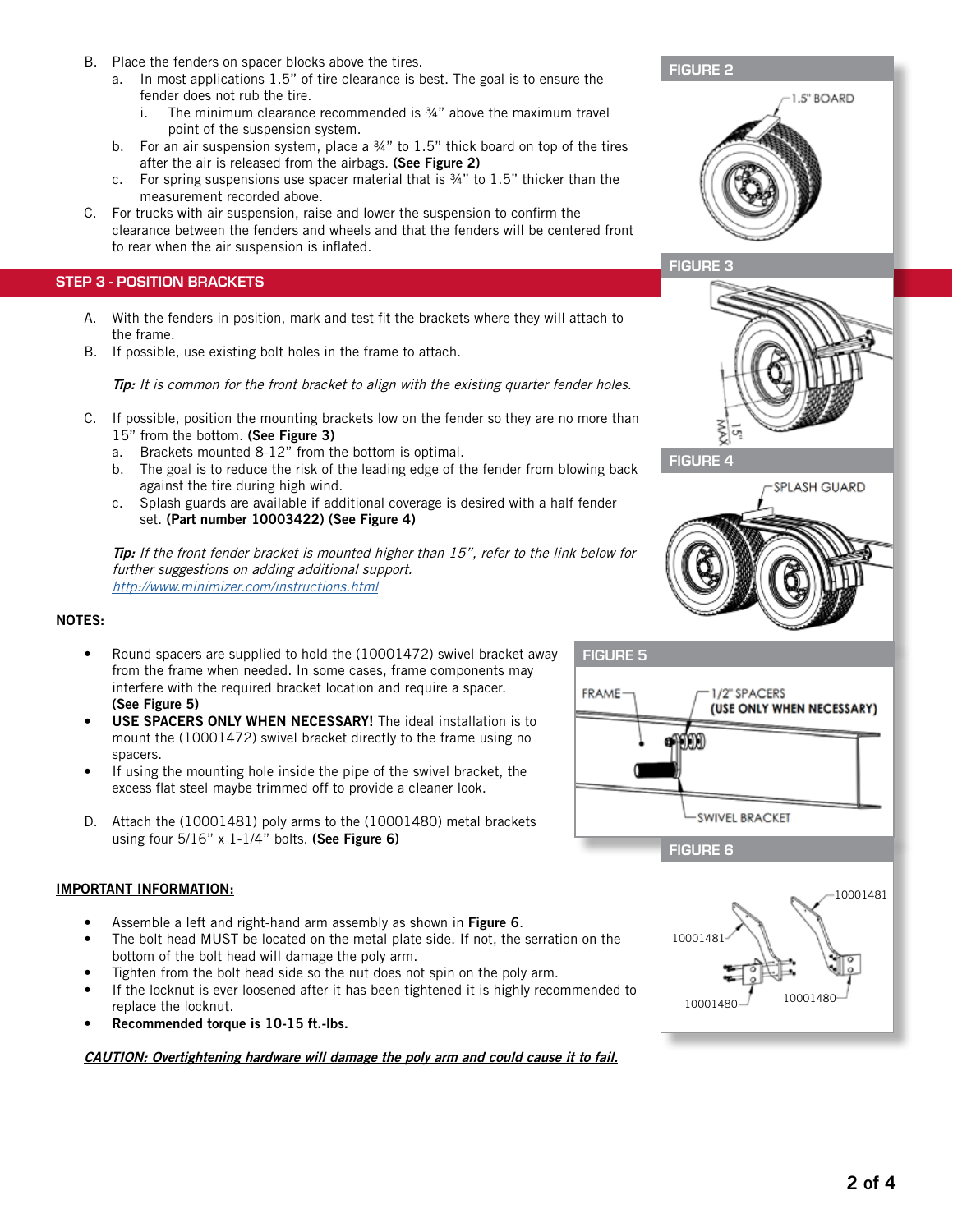# STEP 4 - ATTACH BRACKETS TO TRUCK FRAME

A. Install the center bracket as close to the end of the fender as possible. If possible, use existing bolt holes in the frame to attach. Either hole in the bracket may be used.

(See Figure 7).

- a. It is possible to remove any existing frame bolt and replace it with the supplied bolt in the bracket kit.
- b. Recommended torque is 160-170 ft.-lbs.
- B. Once the front bracket is in position with the fender, tighten the 5/8" x 4-1/2" bolt that goes through the (10001472) swivel bracket to attach the swivel securely to the frame. (See Figure 8)
	- a. Recommended torque is 160-170 ft-lbs.

### STEP 5 - ASSEMBLE BRACKETS

- A. Place four 5/16" x 3" bolts through the (10001464) poly bracket and the (10001485) backing block to clamp the (10001472) swivel. (See Figure 9)
	- a. Make sure the pipe of the (10001472) is fully inserted in the poly parts.
- B. Install the nuts finger tight and align the bracket to the fender.
- C. Tighten the four bolts evenly as described below.
	- a. Do not completely tighten one corner of the backing block before moving to the next corner. Tighten each nut 30%-50% and move to the next nut following the pattern shown in Figure 10.
	- b. Repeat the tightening pattern 2-3 times until backing block is flush against the (10001464) poly bracket.
	- c. Recommended torque is 10-15 ft-lbs.
		- i. ALWAYS SPIN THE NUT AND HOLD THE HEAD STATIONARY.
		- ii. DO NOT EXCEED RECOMMENDED TORQUE OR EMBED THE BOLT HEAD IN THE BRACKET. THIS WILL VOID MANUFACTURERS WARRANTY. For further details, refer to the link below.

<https://www.youtube.com/watch?v=lB4apbSEckI&t=13s>

#### STEP 6 - ATTACH FENDER TO BRACKETS

A. There are two recommended configurations for fastening the fender to the (10001481) center bracket. If the end of the fender and the center bracket align, fasten the center bracket to the end of the fender using "Option A". If there is a gap between the center bracket and the end of the fender, use "Option B".